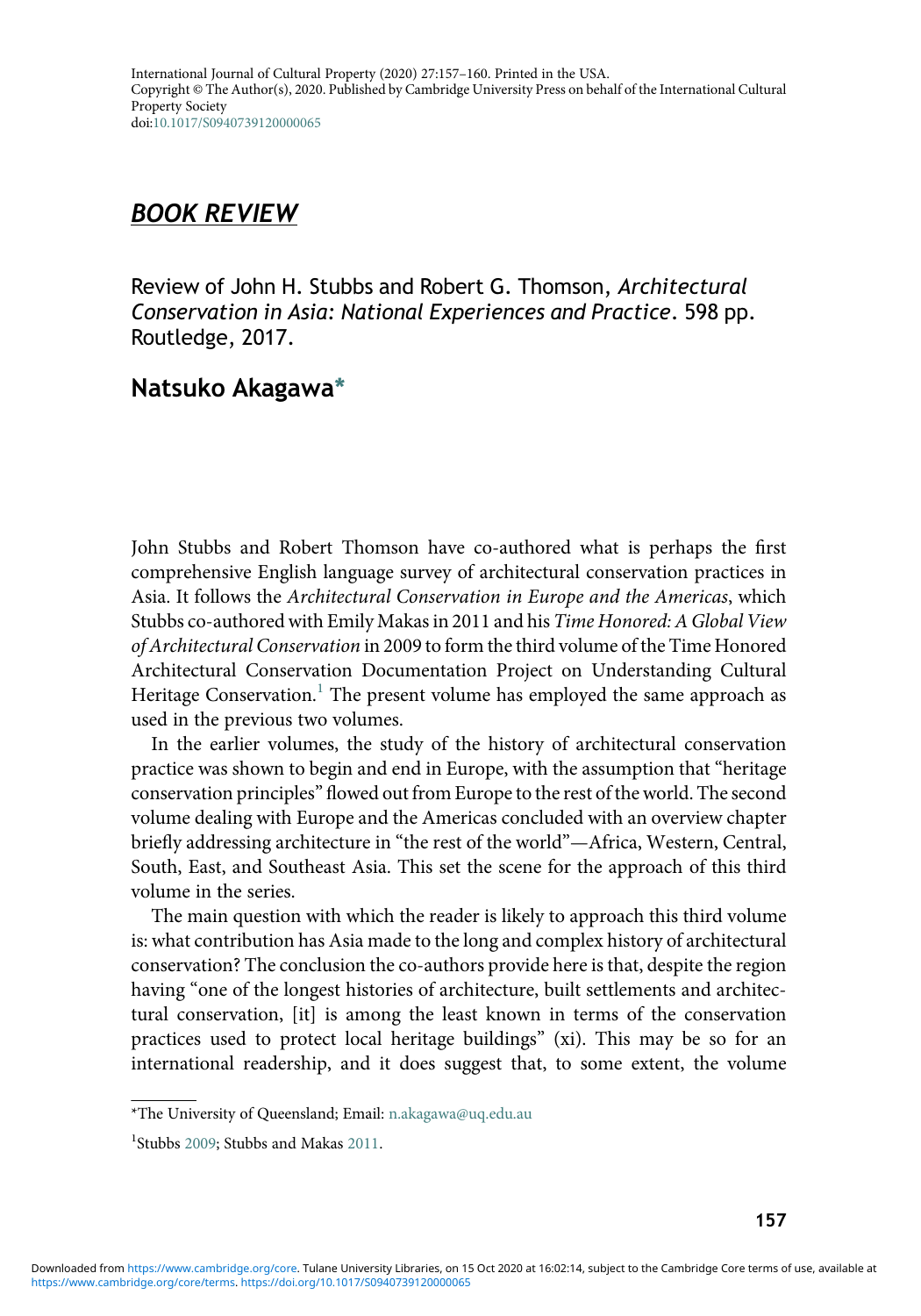expresses an outsider perspective. While the authors' credentials include professional involvement with Asian countries, and a number of contributions from wellknown scholars in the field of Asian heritage such as William Chapman, William Logan, and Ken Taylor, are included, more effort could have been made to draw on Asian experts on the ground who could have provided added diversity of perspectives and expertise.

It is of course not possible to provide a detailed review of a folio-sized reference book covering 28 distinct nations in a work of 600 pages. Given the scope of the volume, entries are of necessity concise and tightly focused, and, as the authors emphasize in the preface, the volume is not intended to provide detailed histories of countries and cultures or of their architectural histories. Even so, the scope and the breadth of scholarship that guides the reader through the heterogeneity of the cultures, histories, ethnicities, languages, and national polities that inevitably impinge upon questions of heritage and architectural conservation is impressive. What we have is a scholarly and very readable overview of the Asian built environment from the co-authors, assisted sporadically by separately boxed, invited contributions by named and some unnamed experts that provide further specialist commentary.

The volume divides Asia into five distinct geographical zones: "East Asia," "Southeast Asia mainland countries," "Southeast Asia island countries," "South Asia," and "Central Asia." West Asia, otherwise known as the Middle East, awaits both another volume and perhaps more peaceful times. Before embarking on this journey across Asia, a "General Introduction" offers commentary on a number of key architectural conservation issues in Asia, which largely echoes the themes set out in the previous volumes in this series. Each geographically defined section is provided with an "Introduction" and ends with a brief "Conclusion" of one or two pages summarizing what the authors see as the prominent features of architectural conservation in the region.

Within these geographical regions, as the reader delves into the separate architectural histories of individual countries, the richness of Asia's architectural traditions soon reveals itself. This is certainly the case with the chapters on India and China, which constitute the two longest chapters. For India, we are presented with extended sections on colonial and postcolonial architectural conservation practice, although not until the end do we get a separate "boxed" section providing a summary of its architectural history. Here, we read that, "[f]or millennia, Hindu architectural traditions have been governed by detailed treatises, many of which also describe the intricate web of social structures that are intertwined with the practices of building" (388).

Across these separate country studies, broader general issues emerge. Attention is given, for instance, to the vexed and universal question in postcolonial Asia as to the conservation of the "architectural vestiges of the colonial period 'which stand as physical embodiments of' this 'painful' period" (384). Another crucial question that is also extensively dealt with by the authors is that of managing architectural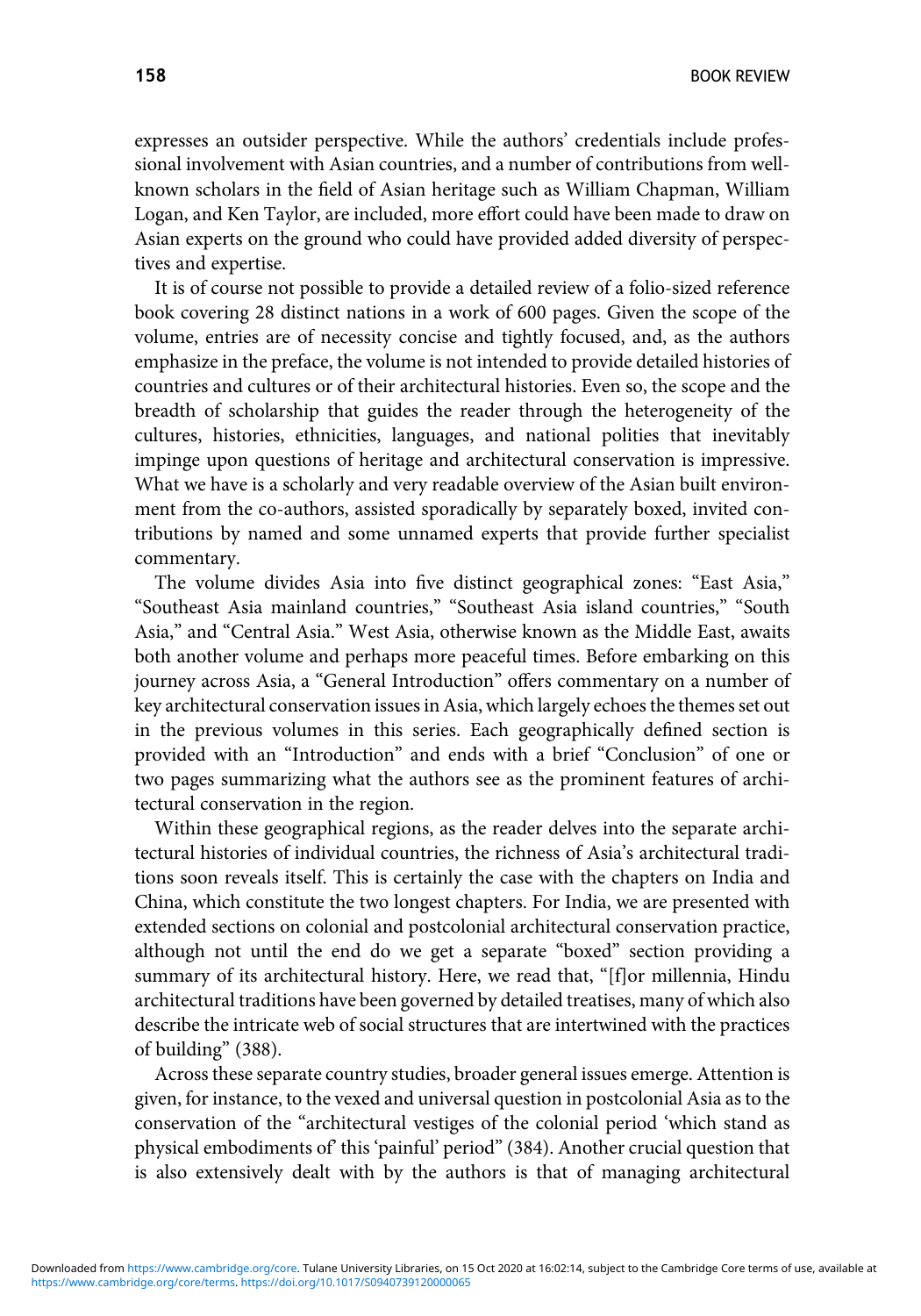conservation in the face of rapid urbanization and economic development. In the chapter on China, for example, this is detailed in an overview of "Development and Characteristics of Chinese Architecture" featured in a separately boxed section. In the case of Japan, the subject of another long chapter, the persistence of national traditions in architecture and architectural conservation are shown to be particularly important in this regard. They have "maintained a continuity of traditional building skills and methods" over centuries that have enabled Japan to develop its own long tradition of"rebuilding and preservation," which has"set it apart from the larger global architectural conservation community" (42). The persistence of these traditions has also enabled Japan to make major contributions to global heritage practice. It was this unique tradition that led Japan, working through the United Nations Educational, Scientific and Cultural Organization, being instrumental in reshaping global heritage policy.<sup>2</sup>

By contrast, it might seem that a study of the Central Asian republics has less to offer, due to the fact that the Soviet century was marked by "severe suppression of regional cultural expression" (525). However, this is not the case: Kazakhstan, for instance, has an "extensive heritage inventory that began during the Soviet period with the preparation of a National List of Monuments of History and Culture"(526). The issue here is not that there is no history of architectural conservation but, rather, that, in the authors' words, it has "remained largely hidden from the Western world during the Soviet era" (524).

Delving into the individual chapters, the reader begins, then, to get a glimpse of the significant and wide variety of historical approaches to "Asian" architectural conservation. Conservation, it becomes clear, forms an integral aspect of, and cannot be separated from, broader cultural traditions in Asia, including those of architectural, environmental, and religious practice. Here, the skill of the authors in succinctly summarizing key architectural features of major national monuments, and current conservation challenges and achievements in their conservation, comes to the fore. The focus is further sharpened by the expertise of invited contributors, although, as suggested above, perhaps more Asian local experts able to go beyond the "Western world perspective" could have been invited to share their in-depth knowledge and access to local conditions on the ground.

There is little room in these chapters to investigate in detail the work of colonial antiquities departments in uncovering traditional architectural practices, although, in many cases, these have played a role in "rediscovering"what later became national "heritage monuments." In particular, in relation to Southeast Asia, this colonial intervention often contributed to laying the basis of later postcolonial heritage practices. In an insightful discussion alluding to this question, William Chapman discusses how much of the vitality of contemporary architecture in Asia comes from the continuing emphasis on employing "traditional design" and the "reuse and

<sup>&</sup>lt;sup>2</sup>See also Akagawa [2015](#page-3-0).